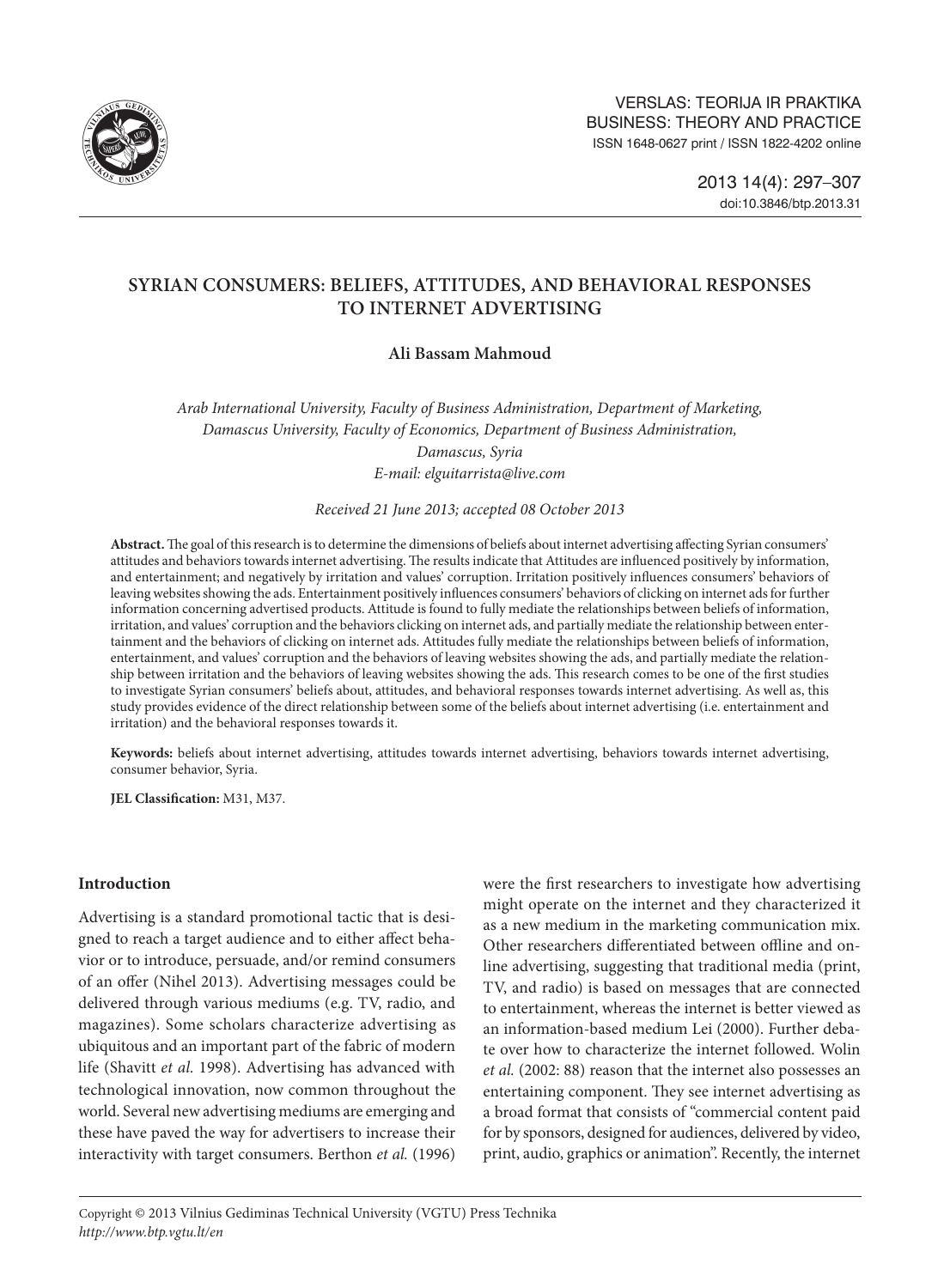has been regarded as the most powerful advertising media (Radbâță, Kubenka 2012).

With an estimated amount of \$2,660,000 as an expenditure on internet advertising in the Middle East by the year 2013 (Dubai Press Club 2010), Advertisers targeting Syrian consumers are well aware of the promise of the internet as an advertising. The escalation of internet advertising has grown rapidly in Syria, and is exhibited in a wide variety of forms (e.g. websites, banner ads, rich media ads, web logs, electronic mail ads, and online social network advertising). While some researchers have addressed the internet as a very effective advertising medium Pabedinskaite, Rojutė-Gaukštienė (2004), Wolin *et al.* (2002) refered to the internet as a source of challenges and opportunities for advertisers, and that includes the need for investigating internet users' beliefs, attitudes, and even their behavioral responses towards this type of advertising espcially when it comes to the results of previous research which considered consumer attitudes towards advertising as an indication of advertising effectiveness (e.g. Russell *et al.* 1994; Ducoffe 1996; Mehta 2000; Wolin *et al.* 2002; Wolin, Korgaonkar 2005; Karson *et al.* 2006; Wang, Sun 2010a, 2010b; Sun, Wang 2010; Mahmoud 2012a, 2012b). Effective internet advertising could promote for purchase intentions towards advertised products (Sathish *et al.* 2011). Therefore, modelling the relationships among beliefs about, attitudes and behaviors towards internet advertising, through the results of the current study, could help advertisers produce conveniently advertising messages that reach audience more effectively in the Syrian context. Yet while research and practice have identified the promise of internet advertising, little is known about the impact of internet advertising in the Syrian context as the literature has largely focused on developed nations (Sun, Wang 2010; Wang, Sun 2010a, 2010b; Kamal, Chu 2012). See Mahmoud (2012a, 2012b) for preliminary research into research focusing on developing countries such as Syria. Therefore, the aim of the present study is to validate scales measuring beliefs and attitudes towards internet advertising with respect to the Syrian cultural context and test a model (see Fig. 1) linking beliefs, attitudes, and behaviors related to internet advertising. This model is proposed on the basis of previous research and will utilize structural equation modeling.

#### **Literature review and research hypotheses**

### **Beliefs**

Beliefs have been conceptualized as predictions held by people in regard to the possibilities that their knowledge about a referent is true (Wyer, Albarracin 2005) or, alternatively, that an event or state of affairs has or will occur (Fishbein, Ajzen 1975; Eagly, Chaiken 1998). Mahmoud (2012a: 92) defined beliefs about internet advertising as all knowledge that one could perceive as correct for internet advertising. So consumers could perceive internet advertising as good source of product information (Ju-Pak 1999). Likewise, consumers may be entertained by internet advertising as it may involve tactics such as interactivity and multimedia (Watson *et al.* 1998). Conversely, internet offers may be a source of irritation as advertising may cause feelings of confusion if information is perceived as intense (Ducoffe 1996). Some users of the internet may install ad blockers, which are software that prevent internet ads from downloading on the browsed website (McCormally 2000). As well as, internet advertising could be perceived as promoting lifestyles embodied by types of products and brands advertised online (Pollay, Mittal 1993; Mahmoud 2012b). Internet advertising could be a symbol of materialism as it encourages people to achieve satisfaction through consumption (Pollay, Mittal 1993). Falsity refers to the belief about advertising as a source of false information and deceptive claims (Nadilo 1998). Wolin *et al.* (2002) argue that internet advertising has the ability to shape internet users' values; therefore, it could be a cause of values corruption.

#### **Attitudes**

In general, attitudes refer to the positive or the negative cognitive dispositions that one person holds towards a referent. In this regard, some attitude theorists (e.g. Fazio 1989) propose that attitudes be thought of as object-evaluation associations. That is, an attitude can be viewed as a simple two-node semantic network, with one node representing the object, the second node the global evaluation of the object, and the link between the two nodes the strength of the association (Fabrigar *et al.* 2005: 80). Lutz (1985: 53) defines attitudes towards advertising, in general, as a learned predisposition to respond in a consistently favorable or unfavorable manner to advertising. In the context of the internet, Mahmoud (2012a: 92) refers to attitudes towards internet advertising as a general predisposition to like or dislike advertising messages delivered online.

#### **Behavioral responses**

Overall, behavioral responses towards advertising are prompted actions that consumers take after exposure to an ad. Such behaviors could be actioned through seeking of further information after watching the ad (Nedungadi *et al.* 1993). In the case of internet advertising, behavioral responses are mostly defined as "clicking on ad" and "leaving the website showing the ad" (e.g. Wolin *et al.* 2002; Wang, Sun 2010a, 2010b).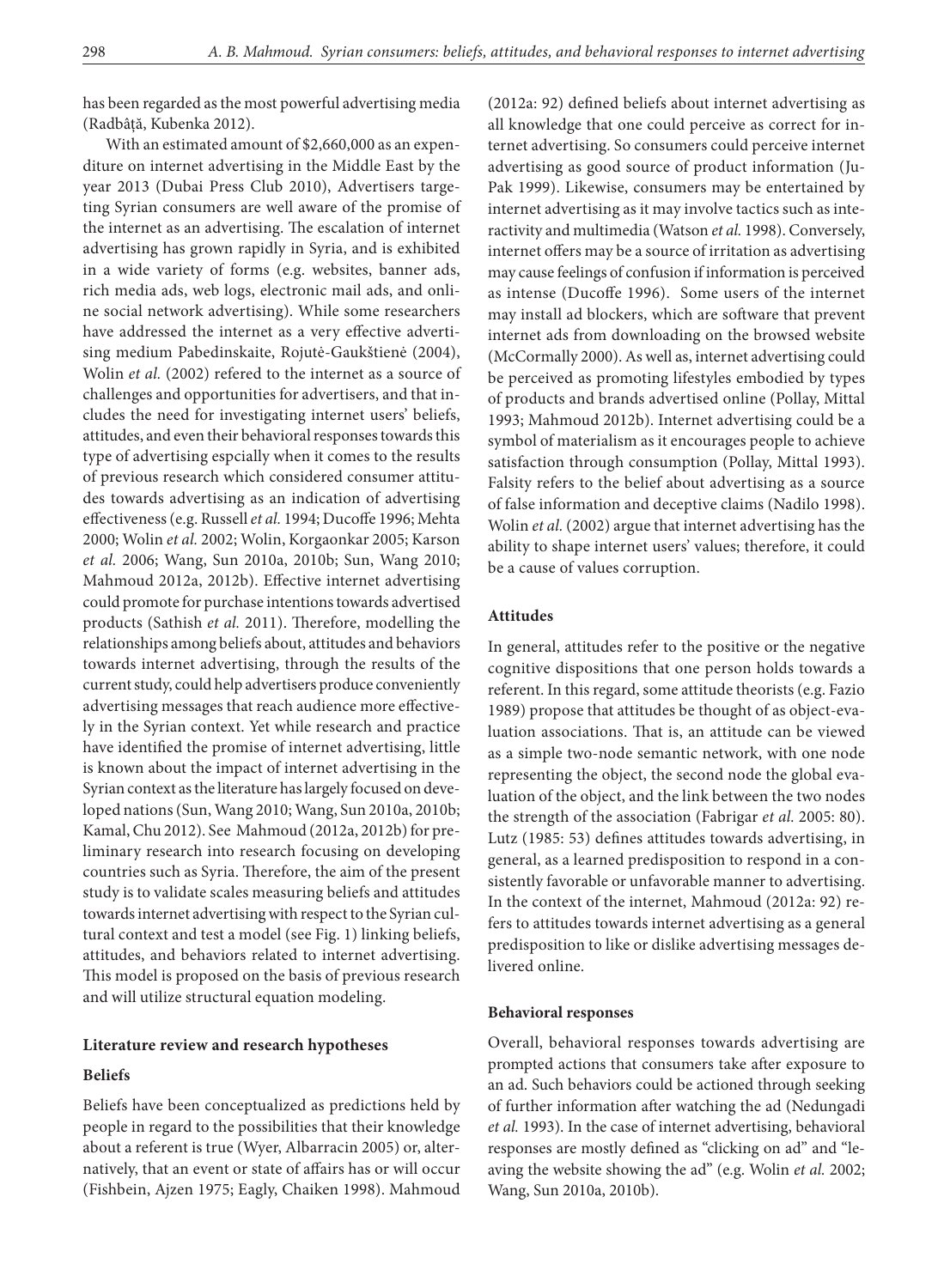# **Beliefs about and attitudes towards internet advertising**

The investigation of the relationship between beliefs about and attitudes towards advertising goes back to the early 1990s when Alwitt, Prabhaker (1992) found that negative affection towards advertising was related to the perception of advertising as a source of irritation. Later studies have confirmed the significant role that beliefs about advertising could play in predicting consumers' attitudes towards advertising (Wolin *et al.* 2002; Yang 2003; Wang, Sun 2010a, 2010b; Kamal, Chu 2012b; Li-Ming *et al.* 2013). Some dimensions of beliefs about internet advertising like information (Shavitt *et al.* 1998; Zhou, Bao 2002; Usman *et al.* 2010; Eze, Lee 2012; Zabadi *et al.* 2012; Mahmoud 2012b; Mir 2012; Saxena, Khanna 2013), entertainment (Shavitt *et al.* 1998; Zhou, Bao 2002; Eze, Lee 2012; Mahmoud 2012b; Saxena, Khanna 2013), and irritation (Zabadi *et al.* 2012; Mahmoud 2012b; Saxena, Khanna 2013) are found to be more predictive for attitudes towards internet advertising than other dimensions of beliefs.

Based on the above review we can state hypothesis one (H1) as follows:

*(H1): Beliefs about internet advertising will significantly influence attitudes towards it.*

# **Attitudes and behavioral responses towards internet advertising**

Previous research results exhibit a robust relationship between attitudes and behavioral responses towards internet advertising (Mehta 2000; Wolin *et al.* 2002; Sohail, Saeed 2004; Wang, Sun 2010a; Mir 2012; Kamal, Chu 2012b). In other words, positive attitudes towards internet advertising will probably be accompanied with favorable behavioral responses towards internet advertising (e.g. clicking on banners for more details about products advertised). Likewise, negative attitudes will lead to unfavorable responses towards internet advertising (e.g. leaving websites showing ads). For an instant, Mehta (2000) found that consumers with favorable affection towards advertising are more likely to recall brand advertised. Wolin *et al.* (2002) concluded that the more positive attitudes towards advertising were, the greater the likelihood would be to produce favorable behavioral responses to internet ads. Wang, Sun (2010a; 2010b) proved, through a cross-cultural investigation, that positive behaviors regarding clicking on internet ads are significantly associated with favorable attitudes towards advertising. Inspecting people attitudes and behaviors towards social media advertising in a Middle Eastern country, Kamal, Chu (2012b) found that behaviors towards social media advertising are significantly predicted by attitudes.



**Fig. 1.** The Proposed Model

With regard to the previous review, consideration to (H1), and Baron, Kenny (1986) approach to hypothesizing mediations, we propose the following hypothesis (H2):

*(H2): Attitudes will fully mediate the relationship between beliefs and behavioral responses towards internet advertising.*

### **Methods**

We adopt a quantitative procedure in analyzing the data for the present study. We collect our data through a crosssectional correlational field study design (Tharenou *et al.* 2007).

### **Sample**

We select randomly 384 electronic mail addresses of active internet users from one internet service provider operating in Syria. An online survey was sent in an e-mail to the randomly selected users and this yielded 288 valid responses for our statistical analyses.

#### **Measures**

Measures of the present study are validated concerning the Syrian Arab culture (see Table 1).

First, scale items to measure variables are translated from English to Arabic and then back-translated from Arabic to English in purpose of eliminating items that give different meanings upon this procedure. Aiming to improve the translation accuracy, bilingual third parties are asked to conduct the back-translation (Sun, Wang 2010a). Then we ask academicians from the department of Marketing & International Trade in the Higher Institute of Business Administration (HIBA), and the department of Business Administration in Damascus University in Damascus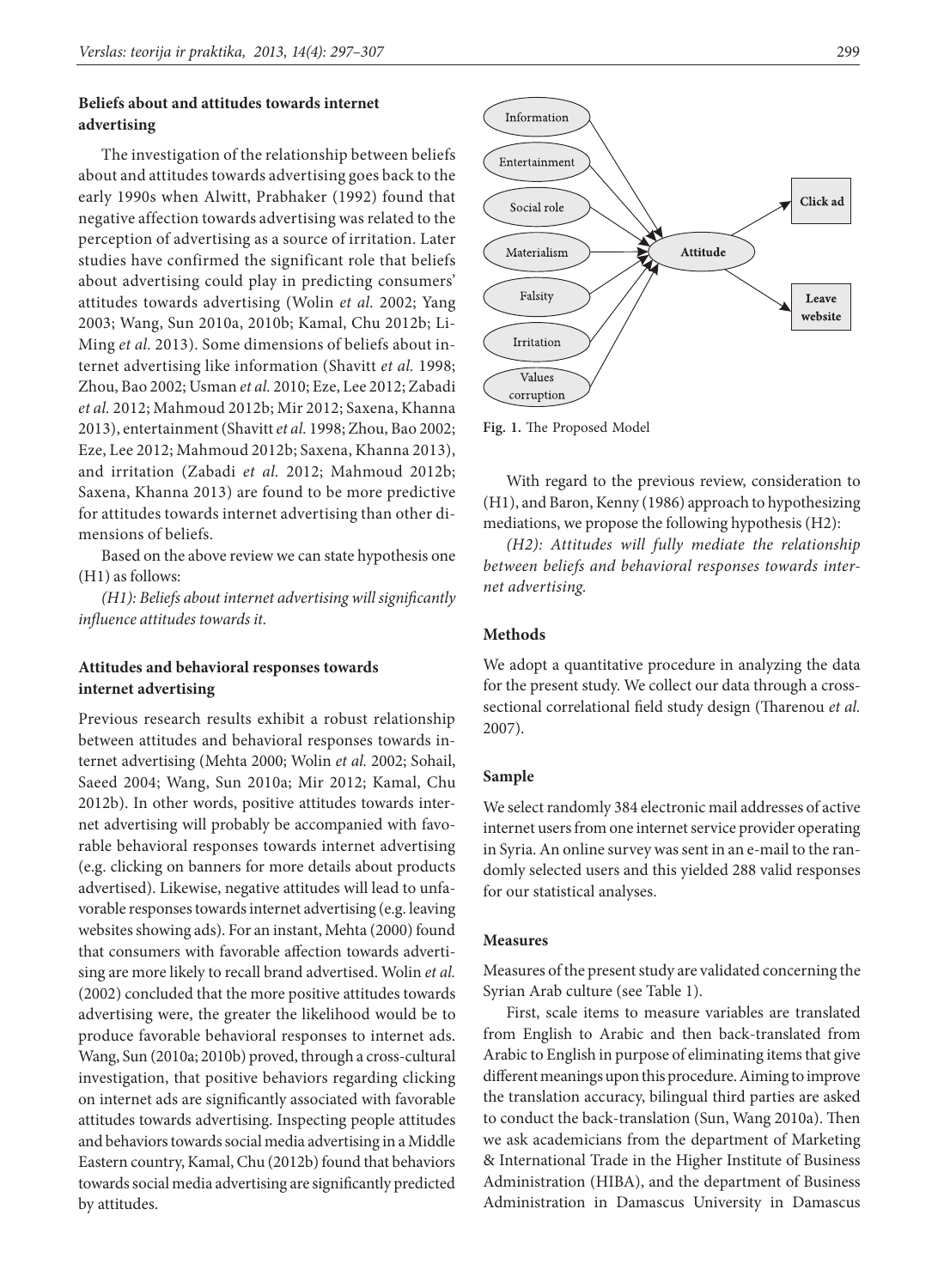to evaluate the Arabic wording for our scales' items to guarantee that our measures are face-validated. As recommended by many researchers (e.g. Tharenou *et al.* 2007), our questionnaire is piloted before distributed. The pilot study involves 57 internet users. The purpose of this procedure is to guarantee a good understanding and acceptance by respondents, so some questions may need deleting or modifying. Second, measures are factor-analyzed using the approach of Principal Component Analysis and Varimax rotation (see Table 2) to check for the dimensionality of the scales measuring beliefs and attitudes. Third, measures are assessed for reliability using Cronbach alpha to check for their internal consistency (see Table 3).

| Dimension          | Item                                                                                               | Recoded          | Source                                    | Scale  |
|--------------------|----------------------------------------------------------------------------------------------------|------------------|-------------------------------------------|--------|
|                    | is a good source of product information                                                            | N/A              |                                           | Likert |
|                    | provides timely information                                                                        | N/A              |                                           | Likert |
| Information        | provides meaningful information about the product use of<br>other consumers                        | N/A              | Ducoffe 1996                              | Likert |
|                    | provides useful information about new products                                                     | $\rm N/A$        |                                           | Likert |
|                    | is entertaining                                                                                    | N/A              |                                           | Likert |
|                    | is pleasing                                                                                        | N/A              | Wolin et al. 2002;<br>Ducoffe 1996; Wang, | Likert |
| Entertainment      | is fun to use                                                                                      | Sun 2010a, 2010b | Likert                                    |        |
|                    | is exciting                                                                                        | $\rm N/A$        |                                           | Likert |
|                    | It lets me know what is in fashion and what I should buy<br>for keeping a good social image        | N/A              |                                           | Likert |
| <b>Social Role</b> | tells me what people like myself are buying and using                                              | N/A              | Pollay, Mittal 1993;<br>Wolin et al. 2002 | Likert |
|                    | helps me know which products will or will not reflect the<br>sort of person I am                   | N/A              |                                           | Likert |
|                    | make you buy things you don't really need                                                          | N/A              |                                           | Likert |
| Materialism        | Increases dissatisfaction among consumers by showing<br>products which some consumers can't afford | N/A              |                                           | Likert |
|                    | Is making us a materialistic society - interested in buying<br>and owning things                   | $\rm N/A$        | Wolin et al. 2002                         | Likert |
|                    | Makes people buy unaffordable products just to show off                                            | $\rm N/A$        |                                           | Likert |
|                    | Helps the consumer buy the best brand for the price                                                | R                | Wang, Sun 2010a,                          | Likert |
| Falsity            | I don't believe online ads                                                                         | N/A              | b; Wolin et al. 2002;                     | Likert |
|                    | Is not objective                                                                                   | $\rm N/A$        | Burnett 2000)                             | Likert |
|                    | Is irritating                                                                                      | N/A              |                                           | Likert |
|                    | Is confusing                                                                                       | N/A              | Ducoffe 1996                              | Likert |
| Irritation         | Is annoying                                                                                        | N/A              |                                           | Likert |
|                    | insults people's intelligence                                                                      | N/A              |                                           | Likert |
|                    | Makes people live in a world of fantasy                                                            | $\rm N/A$        |                                           | Likert |
| <b>Values</b>      | takes undue advantage of children                                                                  | N/A              | Wang, Sun 2010a, b;                       | Likert |
| Corruption         | Leads children to make unreasonable purchase demands<br>on their parents                           | N/A              | Wolin et al. 2002)                        | Likert |
|                    | Overall, I consider online advertising as a good thing                                             | $\rm N/A$        |                                           | Likert |
| Attitude           | Overall, I like online advertising                                                                 | $\rm N/A$        |                                           | Likert |
|                    | Overall, I regard online advertising as an essential thing                                         | $\rm N/A$        | Wolin et al. 2002;<br>Wang, Sun 2010a, b  | Likert |
|                    | Overall, watching online advertising is important to me                                            |                  | Likert                                    |        |
|                    | Overall, online advertising is not interesting to me                                               | $\mathbb{R}$     |                                           | Likert |
| Behavioral         | When I see online advertisement, I click on it for further<br>information                          | $\rm N/A$        | Wolin et al. 2002                         | Likert |
| Response           | When I see online advertisement, I leave the website                                               | $\rm N/A$        |                                           | Likert |

**Table 1.** Measures used in the present study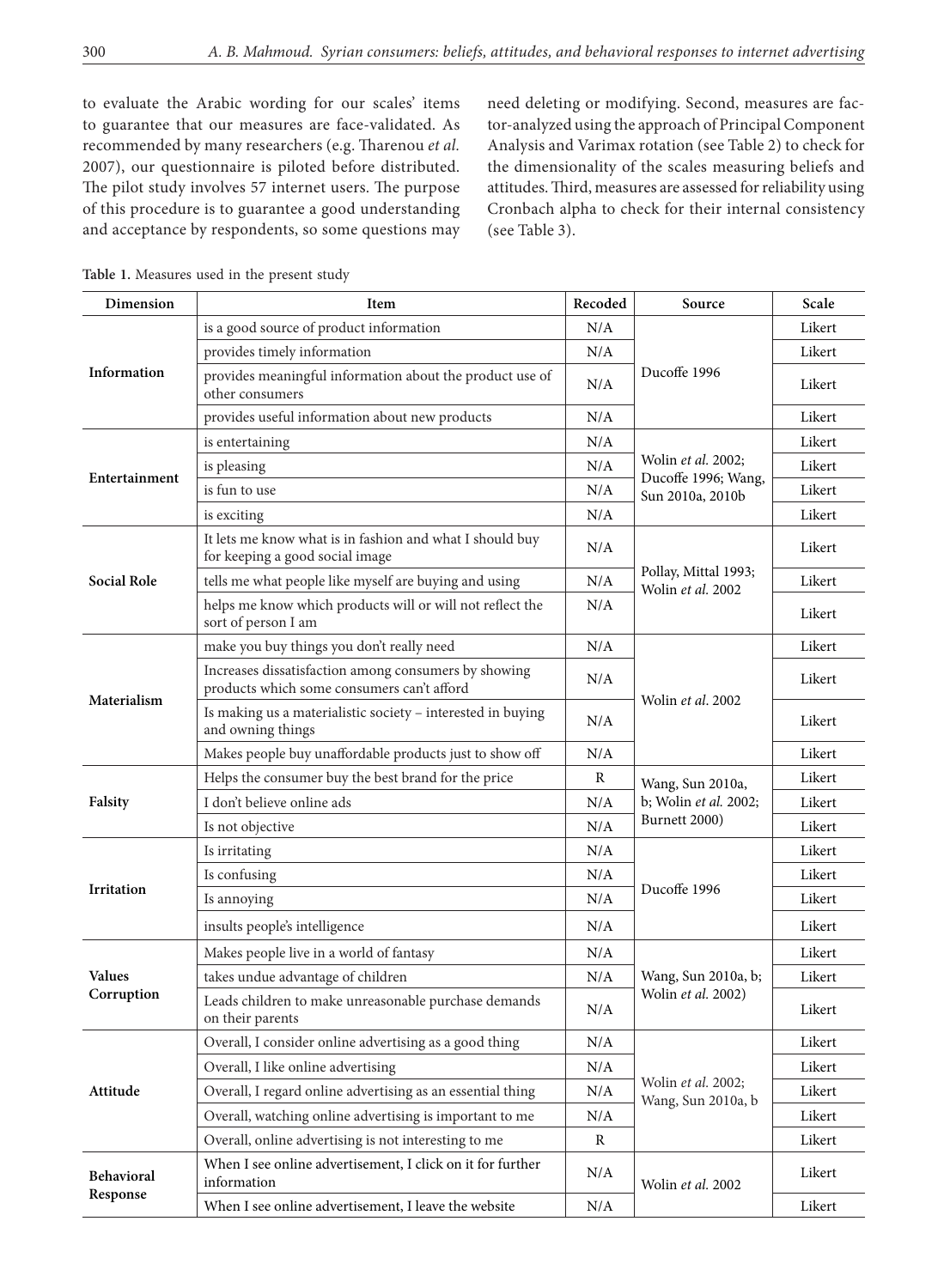| Item                     | Infor-<br>mation | Entertainment | Social Role | Materia-<br>lism | Falsity | Irritation | <b>Values</b><br>Corruption | Attitude |
|--------------------------|------------------|---------------|-------------|------------------|---------|------------|-----------------------------|----------|
| inf01                    | 0.777            |               |             |                  |         |            |                             |          |
| inf02                    | 0.887            |               |             |                  |         |            |                             |          |
| inf03                    | 0.44             |               |             |                  |         |            |                             |          |
| inf04                    | 0.589            |               |             |                  |         |            |                             |          |
| $ent01$                  |                  | 0.577         |             |                  |         |            |                             |          |
| ent02                    |                  | 0.878         |             |                  |         |            |                             |          |
| ent03                    |                  | 0.85          |             |                  |         |            |                             |          |
| ent04                    |                  | 0.446         |             |                  |         |            |                             |          |
| soc01                    |                  |               | 0.691       |                  |         |            |                             |          |
| soc02                    |                  |               | 0.728       |                  |         |            |                             |          |
| soc03                    |                  |               | 0.608       |                  |         |            |                             |          |
| mater01                  |                  |               |             | 0.763            |         |            |                             |          |
| mater02                  |                  |               |             | 0.527            |         |            |                             |          |
| mater03                  |                  |               |             | 0.74             |         |            |                             |          |
| mater04                  |                  |               |             | 0.76             |         |            |                             |          |
| $\operatorname{false}01$ |                  |               |             |                  | 0.434   |            |                             |          |
| $\rm{false}02$           |                  |               |             |                  | 0.83    |            |                             |          |
| $\rm{false}03$           |                  |               |             |                  | 0.779   |            |                             |          |
| irr01                    |                  |               |             |                  |         | 0.816      |                             |          |
| irr02                    |                  |               |             |                  |         | 0.631      |                             |          |
| irr03                    |                  |               |             |                  |         | 0.795      |                             |          |
| irr04                    |                  |               |             |                  |         | 0.66       |                             |          |
| vc01                     |                  |               |             |                  |         |            | 0.788                       |          |
| vc02                     |                  |               |             |                  |         |            | 0.86                        |          |
| vc03                     |                  |               |             |                  |         |            | 0.511                       |          |
| att01                    |                  |               |             |                  |         |            |                             | 0.355    |
| att02                    |                  |               |             |                  |         |            |                             | 0.756    |
| att03                    |                  |               |             |                  |         |            |                             | 0.762    |
| $\mathfrak{att}04$       |                  |               |             |                  |         |            |                             | 0.808    |
| att05                    |                  |               |             |                  |         |            |                             | 0.786    |
| Eigenvalue               | 2.582            | 2.519         | 1.845       | 2.421            | 2.051   | 2.892      | 2.287                       | 2.55     |
| %Variance                | 10.326           | 10.074        | 7.379       | 9.685            | 8.206   | 11.567     | 9.148                       | 50.996   |

### **Table 2.** Factor analysis

### **Results**

# **Demographic data description**

As table 4 exhibits, our respondents consist of (56.94%) men and (43.06%) women. The majority of the respondents hold a bachelors degree (43.06%), with age ranging between 20 to less than 30 years (65.97%), and a monthly income of less than 10,000 SYP or unemployed.

### **Hypotheses testing**

The model testing hypotheses of the present study (Fig. 1) is evaluated through the statistical method of structural equation modeling (SEM) using SPSS-AMOS (v. 18) software.

### **Table 3.** Reliability test

| Factor                   | Items# | Alpha |
|--------------------------|--------|-------|
| Information              | 4      | 0.712 |
| Entertainment            | 4      | 0.757 |
| <b>Social Role</b>       | 3      | 0.639 |
| Materialism              | 4      | 0.750 |
| Falsity                  | 3      | 0.681 |
| <b>Irritation</b>        | 4      | 0.807 |
| <b>Values Corruption</b> | 3      | 0.727 |
| Attitude                 | 5      | 0.743 |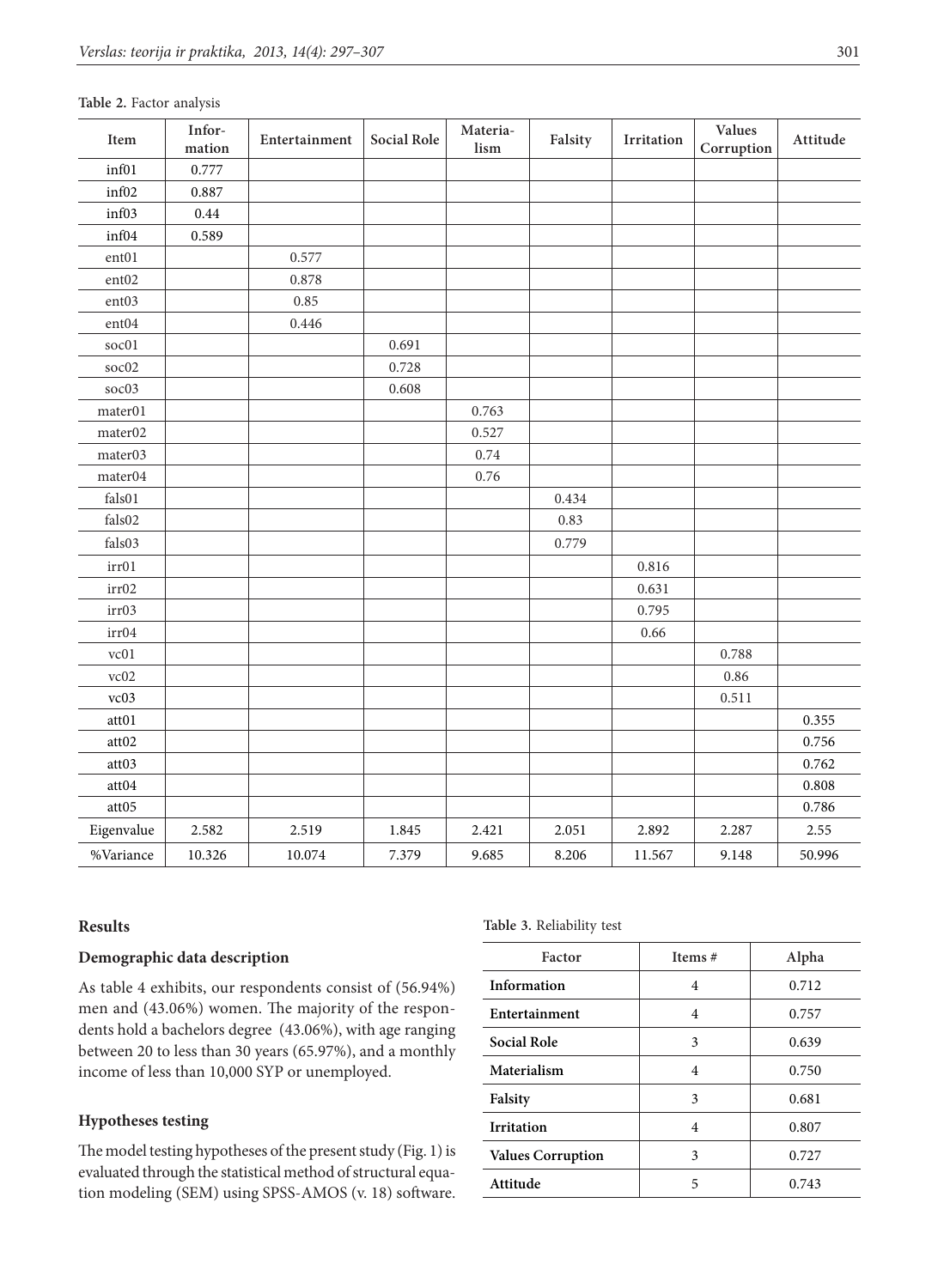| Variable  | Values                                           | Frequency | % Frequency |                |             |  |
|-----------|--------------------------------------------------|-----------|-------------|----------------|-------------|--|
| Gender    | Males                                            | 164       | 56.94       |                |             |  |
|           | Females                                          | 124       | 43.06       |                |             |  |
|           | Total                                            | 288       | 100         |                |             |  |
|           | High School or less                              | 26        | 9.03        | Minimum        | Maximum     |  |
|           | Intermediate Diploma or Some years<br>of College | 88        | 30.56       |                |             |  |
| Education | Bachelor                                         | 124       | 43.06       |                |             |  |
|           | Postgrads                                        | 50        | 17.36       |                |             |  |
|           | Total                                            | 288       | 100         |                |             |  |
|           | Less than 20 years                               | 64        | 22.22       |                |             |  |
|           | From 20 to less than 30 years                    | 190       | 65.97       | 18 Years       | 50 Years    |  |
| Age       | 30 years and above                               | 34        | 11.81       |                |             |  |
|           | Total                                            | 288       | 100         |                |             |  |
| Income    | Unemployed or of less than 10,000<br><b>SYP</b>  | 155       | 53.82       |                |             |  |
|           | 10,000 to less than 20,000 SYP                   | 58        | 20.14       |                | 350,000 SYP |  |
|           | 20,000 to less than 30,000 SYP                   | 37        | 12.85       | 0 (Unemployed) |             |  |
|           | 30,000 SYP and above                             | 38        | 13.19       |                |             |  |
|           | Total                                            | 288       | 100         |                |             |  |

**Table 4.** Demographic description

**Table 5.** Proposed Model Results

| The Proposed Model        |                           |                       |               |       |          |         |  |  |  |
|---------------------------|---------------------------|-----------------------|---------------|-------|----------|---------|--|--|--|
| The Relationship          |                           |                       | Esti-<br>mate | S.E.  | C.R.     | P-value |  |  |  |
| Informa-<br>tion          | $\rightarrow$             | Attitude              | 0.185         | 0.058 | 3.211    | 0.001   |  |  |  |
| Entertain-<br>ment        | $\rightarrow$             | Attitude              | 0.35          | 0.044 | 7.995    | 0.000   |  |  |  |
| Social<br>Role            | $\rightarrow$             | Attitude              | $-0.042$      | 0.039 | $-1.077$ | 0.281   |  |  |  |
| Materia-<br>lism          | Attitude<br>$\rightarrow$ |                       | 0.044         | 0.036 | 1.233    | 0.218   |  |  |  |
| Falsity                   | $\rightarrow$             | Attitude              | 0.055         | 0.041 | 1.352    | 0.176   |  |  |  |
| Irritation                | $\rightarrow$             | Attitude              | $-0.286$      | 0.05  | $-5.75$  | 0.000   |  |  |  |
| Values<br>Corrup-<br>tion | $\rightarrow$             | Attitude              | $-0.16$       | 0.035 | $-4.619$ | 0.000   |  |  |  |
| Attitude                  | $\rightarrow$             | Click on<br>ad        | 1.011         | 0.075 | 13.533   | 0.000   |  |  |  |
| Attitude                  | $\rightarrow$             | Leave<br>website      | $-0.562$      | 0.103 | $-5.476$ | 0.000   |  |  |  |
| $Chi-$<br>square          |                           | $\chi^2$ / df = 3.232 |               |       |          |         |  |  |  |
| <b>NFI</b>                | 0.942                     |                       |               |       |          |         |  |  |  |
| <b>CFI</b>                |                           |                       |               | 0.958 |          |         |  |  |  |
| <b>RMR</b>                |                           |                       |               | 0.036 |          |         |  |  |  |
| <b>RMSEA</b>              |                           | 0.880                 |               |       |          |         |  |  |  |

Bootstrapping is used as well to confirm the significance of mediations exhibited in the model regardless of normality of our data (Byrne 2010). We use the following statistics in testing the goodness of fit: Chi- square  $(\chi^2)$  (Bollen 1989); normed fit index (NFI) (Bentler, Bonett 1980); comparative fit index (CFI) (Bentler 1990); root mean square residual (RMR) (Hu, Bentler 1995); and root mean square error of approximation (RMSEA) (Browne, Cudeck 1993). Those statistics will help to test for how good the model is in fitting the collected data.

Table 5 shows the results of the proposed model testing. The values of RMR (0.036 < 0.05) (Hu, Bentler 1995), CFI (0.958 > 0.9) (Bentler 1990), and NFI (0.942 > 0.9) (Bentler, Bonett 1980) indicate a good fit for the proposed model. However, RMSEA (0.88 > 0.08) demonstrates a poor fit of the proposed model for our data (Jöreskog, Sörbom 1989) – besides there are three insignificant paths: Social Role  $\rightarrow$  Attitude (P-value = 0.281 > 0.05), Materialism  $\rightarrow$ Attitude (P-value =  $0.218 > 0.05$ ), and Falsity  $\rightarrow$  Attitude (P-value =  $0.176 > 0.05$ ). Therefore, our model needs to be revised, and then retested. AMOS suggests adding two new paths (Entertainment  $\rightarrow$  Click on ad; Irritation  $\rightarrow$  Leave website) as modification indices to improve the model fitting for the data. Therefore, we eliminate the insignificant paths, draw the new suggested two paths, and retest the alternative model. Table 6 shows the results of testing the alternative model. All paths are significant. The goodness of fit statistics show that the alternative model is presenting a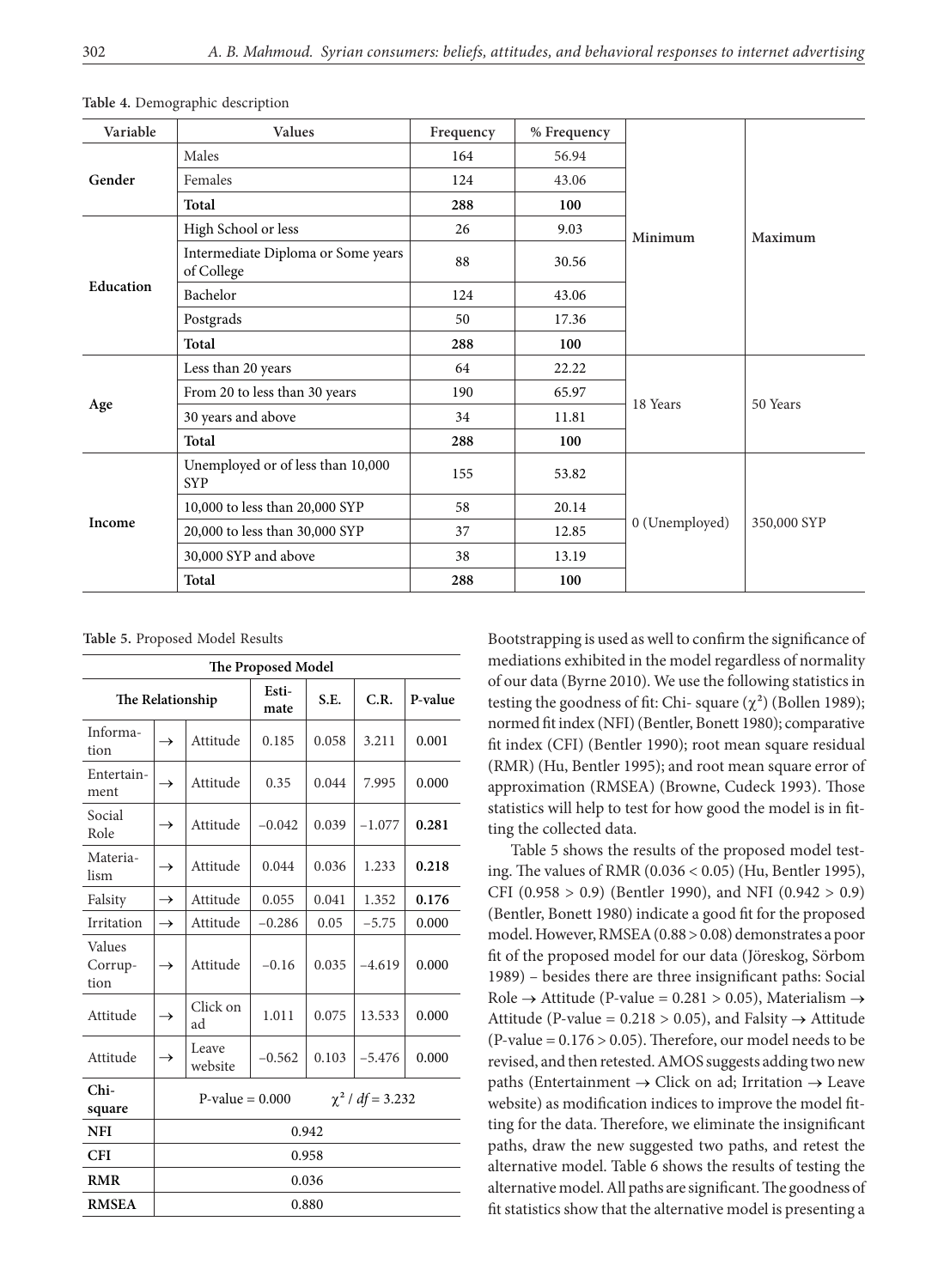good fit for our data. In this regard, we notice that  $c<sup>2</sup>$  value is insignificant  $(\chi^2/df = 1.076, P-value > 5\%)$ , the normed fit index is higher than  $0.9$  (NFI = 0.982), the comparative fit index is higher than  $90\%$  (CFI = 0.999), the root mean square residual is less than  $0.05$  (RMR =  $0.032$ ), and the root mean square error of approximation is less than 0.08 (RMSEA = 0.020) (Jöreskog, Sörbom 1989; Hu, Bentler 1995; Bentler 1992; MacCallum *et al.* 1996). Consequently, we conclude that the alternative model expresses a good fitting for our data. As well as, Table 8 shows that all indirect effects are significant. That is, we come to a decision that H1 and H2 are partially supported in the light of the following results (see Fig. 2).

### **Beliefs as predictors of attitudes towards internet advertising**

Attitudes towards internet advertising are directly influenced positively by information (Estimate = 0.155, P-value  $< 0.01$ ,  $r = 0.382$ ), and entertainment (Estimate = 0.35, P-value <  $0.01$ ,  $r = 0.382$ ); and negatively by irritation (Estimate =  $-0.258$ , P-value < 0.01, r =  $-0.437$ ) and values' corruption (Estimate =  $-0.141$ , P-value < 0.01, r =  $-0.375$ ).

# **Beliefs as predictors of behaviors towards internet advertising**

Irritation positively influences consumers' behaviors of bouncing away from websites that show the ads (Estimate = 0.368, P-value  $< 0.01$ ,  $r = 0.282$ ). Entertainment positively influences consumers' behaviors of clicking on internet ads for further information concerning advertised products (Estimate = 0.245, P-value < 0.01,  $r = 0.494$ ).

# **Attitude as a mediator between internet advertising beliefs and behaviors**

Attitudes fully mediate the relationships between beliefs of information (P-value < 0.01), irritation (P value < 0.01), and values' corruption (P-value < 0.01) and the behaviors clicking on online ads, and partially mediate the relationship between entertainment (P-value < 0.01) and the behaviors of clicking on internet ads.

Attitudes fully mediate the relationships between beliefs of information (P-value < 0.05), entertainment (P-value < 0.05), and values' corruption (P-value  $< 0.05$ ) and the behaviors of leaving websites showing the ads, and partially mediate the relationship between irritation (P-value < 0.05) and the behaviors of leaving websites showing the ads.

#### **Discussion**

The present study finds that Syrian consumers perceive beliefs about internet advertising as a multi-dimensional

|                           |                                            | <b>Alternative Model Results</b> |               |       |          |         |  |  |  |
|---------------------------|--------------------------------------------|----------------------------------|---------------|-------|----------|---------|--|--|--|
|                           |                                            | The Relationship                 | Esti-<br>mate | S.E.  | C.R.     | P-value |  |  |  |
| Infor-<br>mation          | $\rightarrow$                              | Attitude                         | 0.155         | 0.056 | 2.79     | 0.005   |  |  |  |
| Enter-<br>tainment        | $\rightarrow$                              | Attitude                         | 0.35          | 0.039 | 9.072    | 0.000   |  |  |  |
| Irritation                | $\rightarrow$                              | Attitude                         | $-0.258$      | 0.047 | $-5.493$ | 0.000   |  |  |  |
| Values<br>Corrup-<br>tion | $\rightarrow$                              | Attitude                         | $-0.141$      | 0.033 | $-4.263$ | 0.000   |  |  |  |
| Attitude                  | $\rightarrow$                              | Click<br>on ad                   | 0.866         | 0.084 | 10.252   | 0.000   |  |  |  |
| Attitude                  | $\rightarrow$                              | Leave<br>website                 | $-0.243$      | 0.119 | $-2.034$ | 0.042   |  |  |  |
| Irritation                | $\rightarrow$                              | Leave<br>website                 | 0.368         | 0.109 | 3.373    | 0.000   |  |  |  |
| Enter-<br>tainment        | $\rightarrow$                              | Click<br>on ad                   | 0.245         | 0.072 | 3.423    | 0.000   |  |  |  |
| Click<br>on ad            | $\chi^2$ / df = 1.076<br>$P-value = 0.375$ |                                  |               |       |          |         |  |  |  |
| <b>NFI</b>                |                                            | 0.982                            |               |       |          |         |  |  |  |
| <b>CFI</b>                |                                            |                                  |               | 0.999 |          |         |  |  |  |
| <b>RMR</b>                |                                            |                                  |               | 0.032 |          |         |  |  |  |
| <b>RMSEA</b>              |                                            | 0.020                            |               |       |          |         |  |  |  |



**Fig. 2.** The Alternative Path Model

construct (i.e. information, entertainment, the social role, materialism, falsity, values corruption, and irritation), and attitude as a uni-dimensional construct. This result concurs with previous findings of the literature (e.g. Alwitt, Prabhaker 1992; Wolin *et al.* 2002; Wang, Sun 2010b; Mahmoud 2012a, 2012b).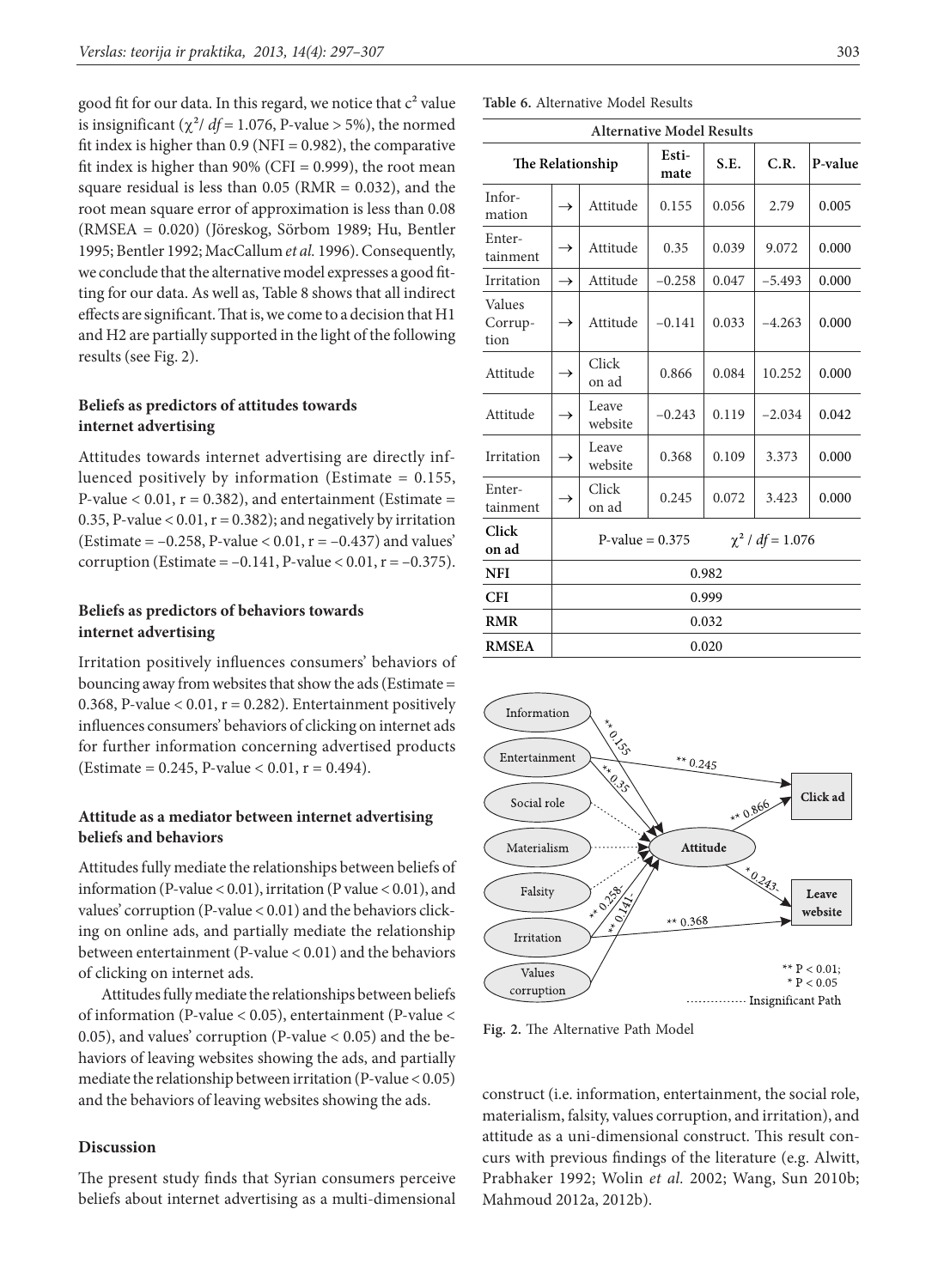Irritation is found to exert a direct effect on Syrian consumer's behavioral responses of leaving the website that presents the ads. For example, if consumers get encountered with a website bearing many ads, those consumers will probably feel confused and consequently leave the ads-bearing site. That is, consumers who perceive of internet ads as being irritating or confusing will probably drive Syrian consumers to leave the website showing the ads, regardless of whether he or she holds favorable or unfavorable affects towards internet advertising in general. This result is considered a significant contribution to the current literature as beliefs could directly influence consumer behavioral responses towards internet advertising.

Our results also show that entertainment directly influences Syrian consumers' responses towards clicking on internet ads to get additional information related to the advertised product. So, perceiving internet advertising as a source of entertainment (e.g. containing flash games) may predict consumers to click on internet ads, even if Syrian consumers hold negative attitudes to internet advertising in general. Proving a direct relationship between entertainment and clicking on internet ads, a contribution has been made to current literature demonstrating that beliefs could be directly linked to behavior.

Attitudes towards internet advertising is found to mediate fully the relationship between some beliefs (i.e.

information, irritation, and values corruption) and the behavioral response of clicking on internet ads (Shavitt *et al.* 1998; Wolin *et al.* 2002; Zhou, Bao 2002; Yang 2003; Wang, Sun 2010a, 2010b; Usman *et al.* 2010; Eze, Lee 2012; Zabadi *et al.* 2012; Kamal, Chu 2012b). Additionally, attitudes are found to partially mediate the relationship between entertainment and clicking on internet ads. This finding implies that Syrian consumers with positive beliefs about internet advertising will probably form favorable attitudes towards it and consequently enhance the possibility of clicking on internet ads. Moreover, Syrian consumers who like internet advertising in general, will likely click on internet ads, even if they describe those ads as entertaining or not.

The present study finds that attitudes toward internet advertising in general mediates fully the relationship between some beliefs (i.e. information, entertainment, and values corruption) and the behavioral response of leaving the website showing the ads (Shavitt *et al.* 1998; Wolin *et al.* 2002; Zhou, Bao 2002; Yang 2003; Wang, Sun 2010a, 2010b; Usman *et al.* 2010; Eze, Lee 2012; Zabadi *et al.* 2012; Kamal, Chu 2012b). In addition, attitude towards advertising will mediate partially the relationship between irritation and leaving the website showing ads. That is, when Syrian consumers hold positive beliefs about internet advertising, they probably develop favorable affection and consequently are less possible to leave a website with an advertising content.

| Variables                | Mean | S.D. |           |           |           |          |           |           |           |           |           |
|--------------------------|------|------|-----------|-----------|-----------|----------|-----------|-----------|-----------|-----------|-----------|
| Information              | 4.24 | 0.50 |           |           |           |          |           |           |           |           |           |
| Entertainment            | 3.31 | 0.68 | $0.27**$  |           |           |          |           |           |           |           |           |
| Social Role              | 3.37 | 0.79 | $0.25**$  | $0.47**$  |           |          |           |           |           |           |           |
| Materialism              | 2.91 | 0.85 | $-0.04$   | $0.31**$  | $0.35**$  |          |           |           |           |           |           |
| Falsity                  | 2.51 | 0.70 | $-0.38**$ | $-0.09$   | $-0.23**$ | 0.02     |           |           |           |           |           |
| <b>Irritation</b>        | 2.03 | 0.59 | $-0.31**$ | $-0.13*$  | $-0.08$   | $0.28**$ | $0.35**$  |           |           |           |           |
| <b>Values Corruption</b> | 3.12 | 0.83 | $-0.27**$ | $-0.09$   | $-0.16**$ | $0.29**$ | $0.24**$  | $0.37**$  |           |           |           |
| Attitude                 | 3.59 | 0.57 | $0.38**$  | $0.50**$  | $0.25**$  | 0.02     | $-0.18**$ | $-0.44**$ | $-0.38**$ |           |           |
| Click on ad              | 2.92 | 0.93 | $0.27**$  | $0.45**$  | $0.25**$  | 0.03     | $-0.15*$  | $-0.34**$ | $-0.21**$ | $0.62**$  |           |
| Leave website            | 2.01 | 1.05 | $-0.14*$  | $-0.33**$ | $-0.25**$ | 0.01     | $0.17**$  | $0.28**$  | $0.17**$  | $-0.31**$ | $-0.36**$ |

**Table 7.** Descriptive statistics and inter-correlations

\*\*  $P < 0.01$ ; \*  $P < 0.05$ 

**Table 8.** Mediation effect confirmation – Indirect effects significance

| Dimension     | <b>Values Corruption</b> | <b>Irritation</b> | Entertainment | Information | Attitude |
|---------------|--------------------------|-------------------|---------------|-------------|----------|
| Attitude      | $\cdots$                 | $\cdots$          |               |             |          |
| Click on ad   | $0.022*$                 | $0.031*$          | $0.03*$       | $0.031*$    |          |
| Leave website | $0.001**$                | $0.001**$         | $0.001**$     | $0.002**$   |          |

\*\*  $P < 0.01$ ; \*  $P < 0.05$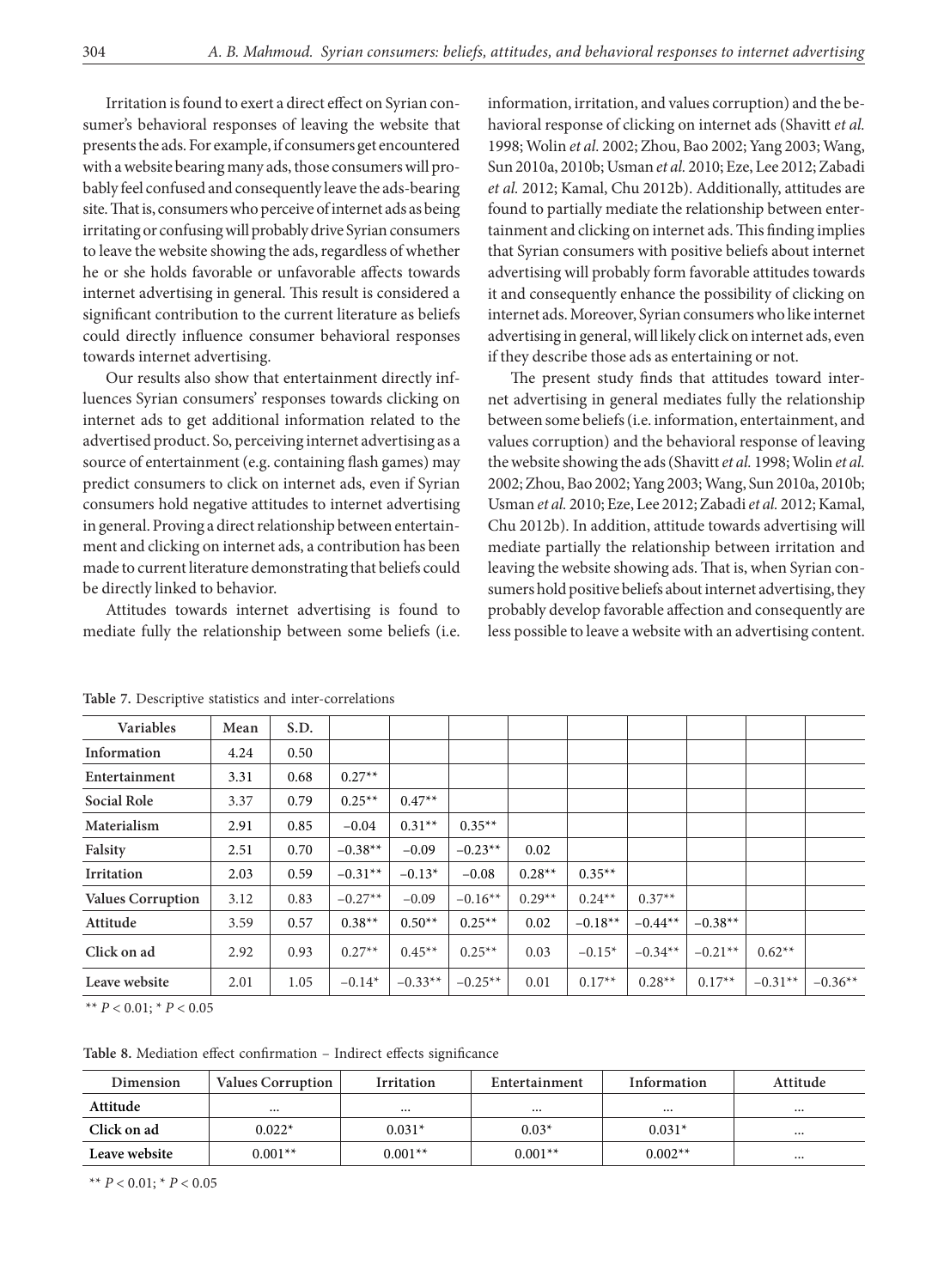As well as, Syrian consumer with positive attitudes towards internet advertising will probably keep navigating the website, even if they find internet ads irritating or not.

### **Implications**

Researchers are advised to consider using the validated scales used in the present study, when they measure public beliefs about and attitudes towards advertising in the Syrian or even in the Arab country contexts.

Advertisers promoting in Syria are encouraged to influence Syrian consumers' beliefs about internet advertising to be more positive and less negative. That could be through working towards having internet advertising more informative (e.g. providing timely product-related information), more entertaining (e.g. including flash games within internet ads, or enclosing amusing pictures), less irritating and confusing (e.g. avoiding high volumes of ads within a website), and less values corruptive or pro-values through enhancing targeting tools in a way preventing kids from being exposed to inappropriate ads (e.g. Most social networks ads are accurately communicated to targeted segments of consumers). So consumers will mostly have more favorable affection and that leads to more favorable behavioral responses towards internet ads in respect to click on them or the period of time that consumers spend exposing to them.

#### **Limitations and suggestions for future research**

The results of this research in regard to the relationships between beliefs, attitudes, and behaviors towards internet advertising may need further investigation in cases of other electronic advertising media (e.g. SMS ads) or other traditional advertising media (e.g. newspapers, magazines, or radio ads) to test the validity of our results across different advertising medium types (e.g. Mittal 1994; Mahmoud 2010).

A cross-sectional method is used in the present study, That is, some researchers make criticism of using crosssectional design in testing causal relationships (e.g. Reisel *et al.* 2010). So, it is recommended to conduct further investigations for our results using a longitudinal design, as having longitudinal data will help check consistency across waves. Besides, this research lacks the use of qualitative data, which could contribute in giving more meaningful results when used in accompany with quantitative data (Tharenou *et al.* 2007).

### **References**

Alwitt, L. F; Prabhaker, P. R. 1992. Functional and belief dimensions of attitudes to television advertising: implications for copytesting, *Journal of Advertising Research* 32(5): 30–42.

- Baron, R.; Kenny, D. 1986. The moderator–mediator distinction in social psychological research, *Journal of Personality and Social Psychology* 51(6): 1173–1182. <http://dx.doi.org/10.1037/0022-3514.51.6.1173>
- Bentler, P. M. 1990. Comparative fit indexes in structural models, *Psychological Bulletin* 107: 238–246. <http://dx.doi.org/10.1037/0033-2909.107.2.238>
- Bentler, P. M.; Bonett, D. G. 1980. Significance tests and goodness of fit in the analysis of covariance structures, *Psychological Bulletin* 88: 588–606. <http://dx.doi.org/10.1037/0033-2909.88.3.588>
- Berthon, P.; Pitt, L. F.; Watson, R. T. 1996. The World Wide Web as an advertising medium, *Journal of Advertising Research* 36(1): 43–54.
- Bollen, K. A. 1989. *Structural equations with latent variables*. New York: Wiley.
- Browne, M. W.; Cudeck, R. 1993. Alternative ways of assessing model fit, in Bollen, K. A.; Long, J. S. (Ed.). *Testing structural equation model.* Newbury Park, CA: Sage.
- Burnett, J. J. 2000. Gays: feelings about advertising and media used, *Journal of Advertising Research* 40(1/2): 75–84.
- Byrne, B. M. 2010. *Structural equation modeling with AMOS: basic concepts, applications, and programming*. New York: Routledge, Taylor & Francis Group, LLC.
- Dubai Press Club. 2010. *Arab media outlook: 2009–2013.* Dubai: Dubai Press Club and Value.
- Ducoffe, R. H. 1996. Advertising value and advertising on the web, *Journal of Advertising Research* 36(5): 21–35.
- Eagly, A. H.; Chaiken, S. 1998. *Attitude structure and function.* Boston: McGraw-Hill.
- Eze, U. C.; Lee, C. H. 2012. Consumers' attitude towards advertising, *International Journal of Business and Management* 7(13): 94–108. <http://dx.doi.org/10.5539/ijbm.v7n13p94>
- Fabrigar, L. R.; MacDonald, T. K.; Wegener, D. T. 2005. The structure of attitudes, in Albarracin, D.; Johnson, B. T.; Zanna, M. P. (Ed.). *The handbook of attitudes*. Mahwah, New Jersey: Lawrence Erlbaum Associates, Inc.
- Fazio, R. H. 1989. On the power and functionality of attitudes: The role of attitude accessibility, in Pratkanis, A. R.; Breckler, S. J.; Greenwald, A. G. (Ed.). *Attitude structure and function*. Hillsdale, NJ: Lawrence Erlbaum Associates.
- Fishbein, M.; Ajzen, I. 1975. *Belief, attitude, intention, and behavior: An introduction to theory and research*. Reading, MA: Addison-Wesley.
- Helms, M. M. 2006. *Encyclopedia of management*. New York: Thomson Gale.
- Hu, L.-T.; Bentler, P. M. 1995. Evaluating model fit, in Hoyle, R. (Ed.). *Structural equation modeling: Concepts, issues, and applications*. Thousand Oaks, CA: Sage.
- Jöreskog, K. G.; Sörbom, D. 1989. *LISREL 7 user's reference guide*. Chicago: Scientific Software.
- Ju-Pak, K.-H. 1999. Content dimensions of Web advertising: a cross-national Content dimensions of Web advertising: a cross-national, *International Journal of Advertising* 18(2): 207–231.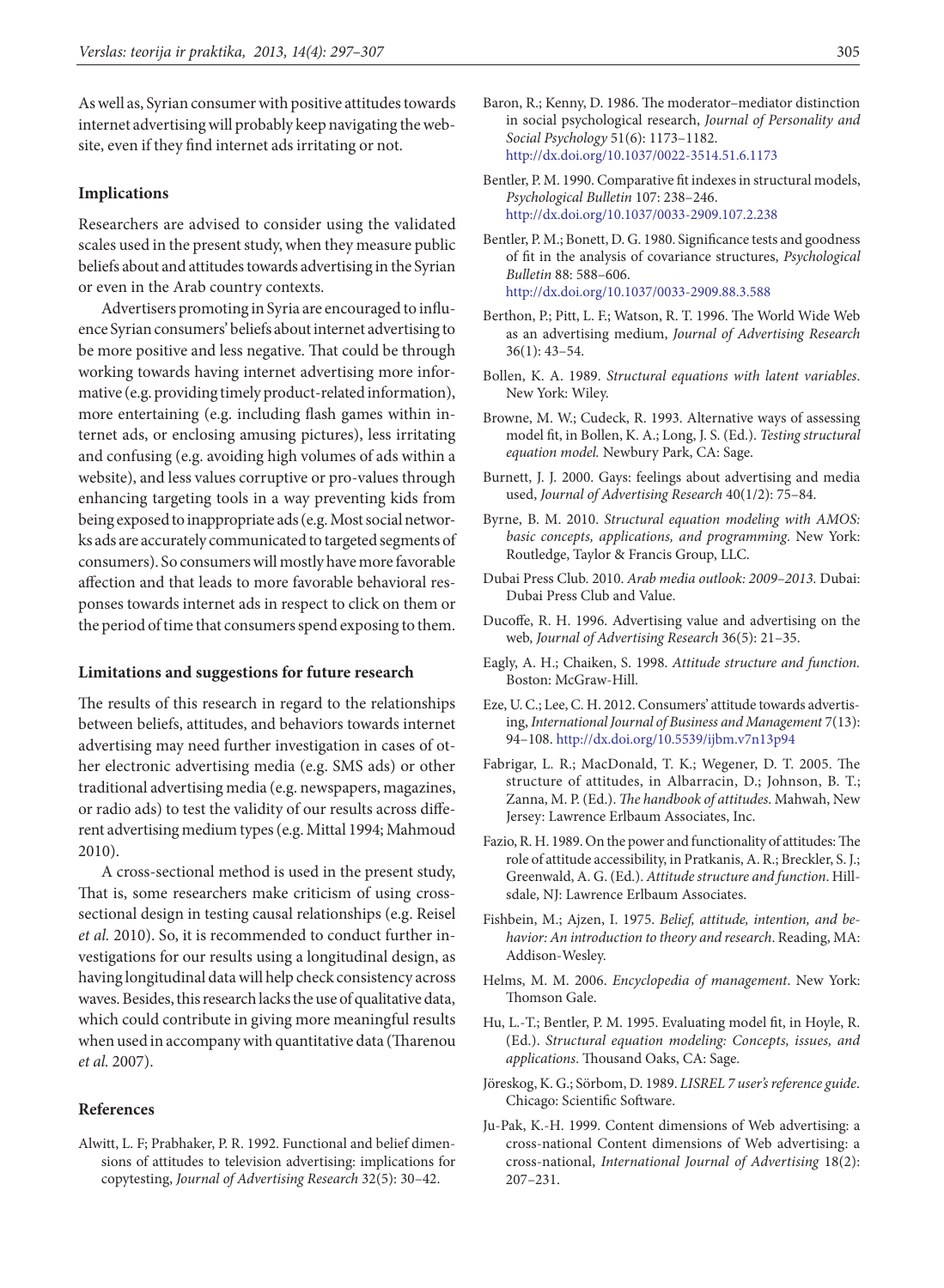- Kamal, S.; Chu, S. 2012a. Cultural differences in social media usage and beliefs and attitudes towards advertising on social media: findings from Dubai, United Arab Emirates, in St. Amant, K.; Kelsey, S. (Ed.). *Computer-Mediated Communication across Cultures: International Interactions in Online Environments*. Hershey: PA: Information Science Reference.
- Kamal, S.; Chu, S. 2012b. Beliefs, attitudes, and behaviours toward advertising on social media in the Middle East: a study of young consumers in Dubai, United Arab Emirates, *International Journal of Internet Marketing and Advertising* 7(3): 237–259.<http://dx.doi.org/10.1504/IJIMA.2012.047427>
- Karson, E.; McCloy, S.; Bonner, G. 2006. An examination of consumers' attitudes and beliefs towards website advertising, *Journal of Current Issues and Research in Advertising* 28(2): 77–91. <http://dx.doi.org/10.1080/10641734.2006.10505200>
- Lei, R. M. 2000. An assessment of the World Wide Web as an advertising medium, *Social Science Journal* 37(3): 465–471. [http://dx.doi.org/10.1016/S0362-3319\(00\)00081-1](http://dx.doi.org/10.1016/S0362-3319(00)00081-1)
- Li-Ming, A. K.; Wai, T. B.; Hussin, M.; Mat, N. K. N. 2013. The predictors of attitude towards online advertising, *International Journal of Applied Psychology* 3(1): 7–12.
- Lutz, R. 1985. Affective and cognitive antecedents of attitude toward the ad: A conceptual framework, in Alwitt, L.; Burnett, L.; Mitchell, A. (Ed.). *Psychological processes and advertising effects: theory, research, and applications*. Hillsdale, New Jersey: Erlbaum.
- MacCallum, R. C.; Browne, M. W.; Sugawara, H. M. 1996. Power analysis and determination of sample size for covariance structure modeling, *Psychological Methods* 1(2): 130–149. <http://dx.doi.org/10.1037/1082-989X.1.2.130>
- Mahmoud, A. B. 2010. *The influence of advertising media type and the gender of consumer on consumer's attitudes towards advertising in mobile telecommunications sector: empirical study:* Unpublished masters' thesis. Higher Institute of Business Administration, Damascus, Damascus.
- Mahmoud, A. B. 2012a. The role of gender in Syrian consumers' beliefs about and attitudes towards online advertising, *European Journal of Economics, Finance and Administrative Sciences* (47): 90–99.
- Mahmoud, A. B. 2012b. An assessment of beliefs and attitudes of Syrian consumers towards online advertising: Field study, *Damascus University Journal of Economics and Law Sciences* (in press).
- McCormally, K. 2000. Shoot 'em down', *Kiplinger's Personal Finance Magazine* 54(9): 98–100.
- Mehta, A. 2000. Advertising attitudes and advertising effectiveness, *Journal of Advertising Research* 40(3): 67–72.
- Mir, I. A. 2012. Consumer attitudinal insights about social media advertising: a south Asian perspective, *The Romanian Economic Journal* XV(45): 265–288.
- Mittal, B. 1994. Public assessment of TV advertising: Faint praise and harsh criticism, *Journal of Advertising Research* 34(1): 35–53.
- Nadilo, R. 1998. On-line research taps consumers who spend, *Marketing Research* 32(12): 12.
- Nihel, Z. 2013. The effectiveness of internet advertising through memorization and click on a banner, *International Journal of Marketing Studies* 5(2): 93–101.

<http://dx.doi.org/10.5539/ijms.v5n2p93>

- Nedungadi, P.; Mitchell, A. A.; Berger, I. E. 1993. A framework for understanding the effects of advertising exposure on choice, in Mitchell, A. A. (Ed.). *Advertising exposure, memory and choice*. Hillsdale, NJ: Lawrence Erlbaum.
- Pabedinskaite, A.; Rojutė-Gaukštienė, J. 2004. Internet advertising campaign, *Business: Theory and Practice* 5(3): 90–99.
- Pollay, R. W.; Mittal, B. 1993. Here's the beef: factors, determinants, and segments in consumer criticism of advertising, *Journal of Marketing* 57(3): 99–114.<http://dx.doi.org/10.2307/1251857>
- Radbâță, A.; Kubenka, M. 2012. Students' attitudes towards internet advertising study case: University of Pardubice, *Bulletin of the Transilvania University of Braşov – Series V: Economic Sciences* 5(1): 127–134.
- Reisel, W. D.; Probst, T. M.; Swee-Lim, C.; Maloles, C. M.; König, C. J. 2010. The effects of job insecurity on job satisfaction, organizational citizenship behavior, deviant behavior, and negative emotions of employees, *International Studies of Management* & *Organization* 40(1): 74–91. <http://dx.doi.org/10.2753/IMO0020-8825400105>
- Russell, H.; Staffaroni, J.; Fox, A. 1994. The missing measures of copy testing, *Journal of Advertising Research* 34(3): 46–56.
- Sathish, M.; B., P.K.V.; S., B. 2011. Impacts of online advertising on sales, *Journal of Marketing* & *Communication* 7(1): 11–17.
- Saxena, A.; Khanna, U. 2013. Advertising on social network sites: a structural equation modelling approach, vision, *The Journal of Business* 17(1): 17–25.
- Shavitt, S.; Lowrey, P.; Haefner, J. 1998. Public attitudes toward advertising: More favorable than you might think, *Journal of Advertising Research* 38(4): 7–22.
- Sohail, S.; Saeed, M. 2004. Public attitudes towards advertising in an emerging Southeast Asian Nation: An empirical study, *Journal of International Marketing* & *Marketing Research* 29(1): 21–36.
- Tharenou, P.; Donohue, R.; Cooper, B. 2007. *Management Research Methods*. New York: Cambridge University Press. <http://dx.doi.org/10.1017/CBO9780511810527>
- Usman, M.; Ilyas, S.; Hussain, M. F. 2010. General attitude towards advertising: cultural influence in Pakistan, *International Journal of Marketing Studies* 2(2): 124–133.
- Wang, Y.; Sun, S. 2010a. Assessing beliefs, attitudes, and behavioral responses toward online advertising in three countries, *International Business Review* 19(4): 333–344. <http://dx.doi.org/10.1016/j.ibusrev.2010.01.004>
- Wang, Y.; Sun, S. 2010b. Examining the role of beliefs and attitudes in online advertising: A comparison between the USA and Romania, *International Marketing Review* 27(1): 87–107. <http://dx.doi.org/10.1108/02651331011020410>
- Watson, R. T.; Akselsen, S.; Pitt, L. 1998. Attractors: building mountains in the flat landscape of the World Wide Web, *California Management Review* 40(2): 36–56. <http://dx.doi.org/10.2307/41165932>
- Wolin, L. D.; Korgaonkar, P. 2005. Web advertising: gender differences in beliefs, attitudes, and behavior, *Journal of Interactive Advertising* 6(1): 125–136.